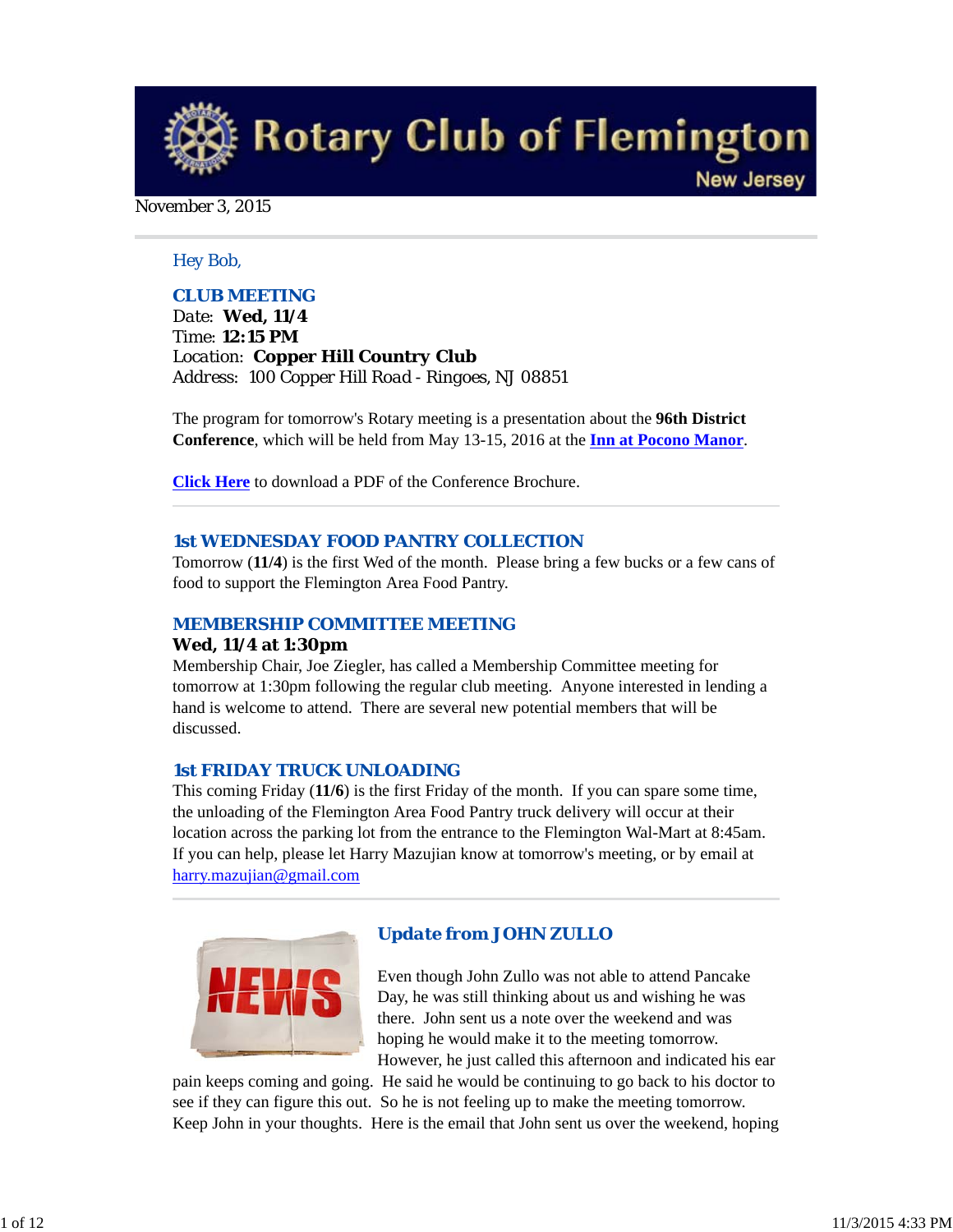he would have been well enough to join us tomorrow:

Just a few lines...Been fighting a serious/ painfull middle ear infection, which took hold of me past 2 weeks. Result... I missed couple of meetings, AND THE NOTORIOUS ANNUAL PANCAKE FESTIVAL.

Please let the members know I'm thinking of them while I am rejoicing the "GREAT" (?) YALE / COLUMBIA FOOTBALL game on my computer.

### **COLUMBIA 17**

YALE<sub>7</sub>

Also let them know I plan to get going and hope to be with u'all next week, and help them unload some of their loot for the Food Pantry collection.

JOHNNIE "Z"



# *The 41st Annual Pancake Day was a SUCCESS!*

Held on **Sat, October 31, 2015** Time: **7am** to **12noon** Hunterdon Central Regional H.S. 29 Junction Road - Flemington, NJ

A very special thanks to Lynn Hyman for working so hard to make the **41st Annual Pancake Day a success**!!! While there were quite a few people that lent a hand to make this a success, Lynn deserves a big round of thanks for being the main cheerleader & head quarterback to make the

event come to life! Anyone that has been the chairman of a fundraiser realizes the work and energy required to bring an event to life. Thank you Lynn!

Everyone enjoyed Halloween High School, which continues to be a fan favorite each year. It didn't take brains to see that the walk-through Brain as sponsored by Hunterdon Healthcare was enjoyed by most everyone that attended. The new Costume Contest was also a big hit! Although the Costume Contest ran from infant up through the age of 16, we had a number of adults that also came dressed in full costume. In fact there were so many people waiting to watch/participant in the Costume Contest that it was standing room only for a while in the Commons. Take a look at the photos that Herb Bohler took, which are included in the photo album (see the link below).

This past Saturday was also the first day in several years that we had nice sunny weather all day. If you recall, we have had rain and snow over the last several years. So this was the best weather we've had in a while.

Thanks to the copious notes of Joe Ziegler  $\&$  Gene Lupo, the following are the stats from Saturday: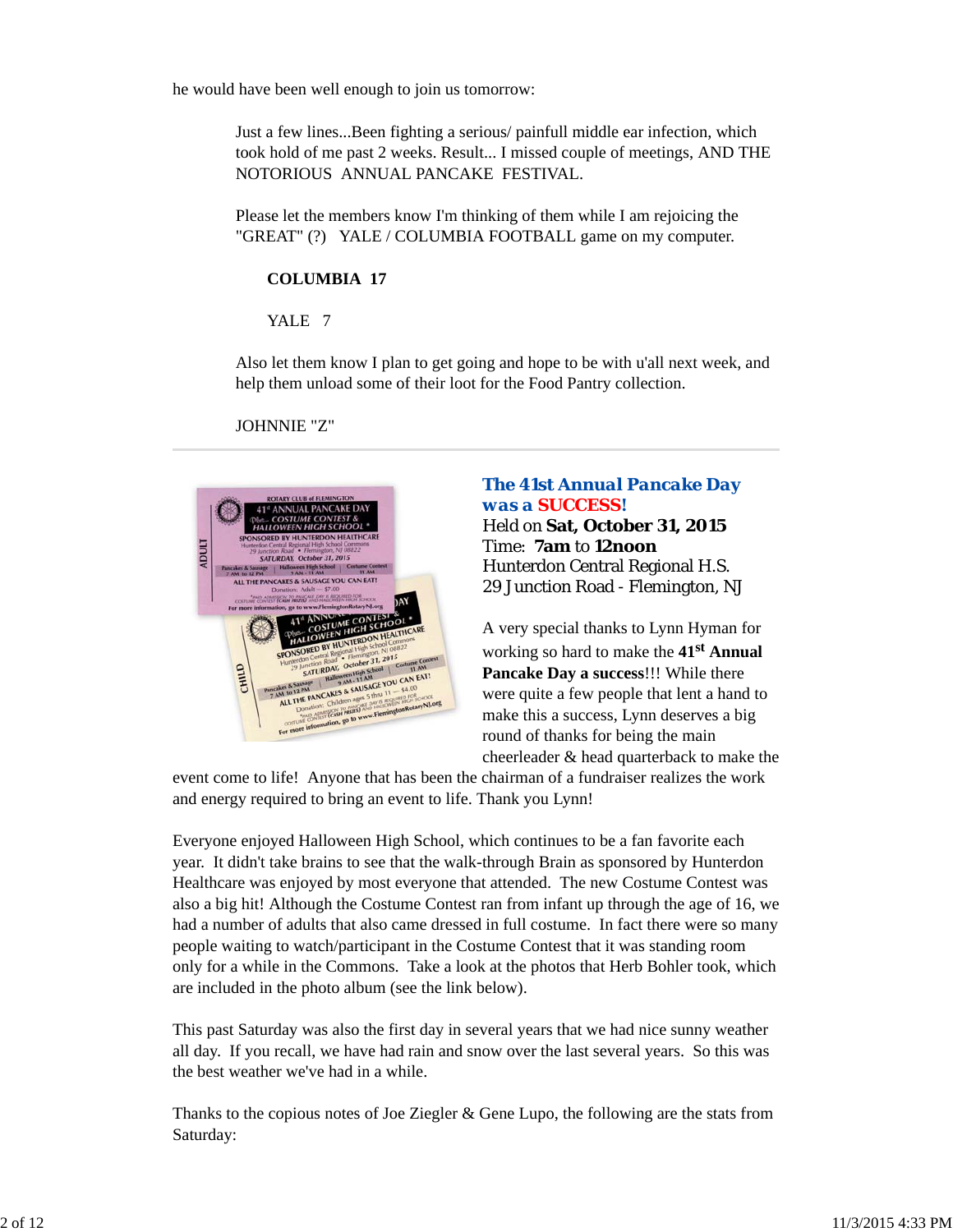- Approximately **605 total meals** served (442 Adults and 163 Children).
- **287** people used pre-paid tickets and **318** people were day-of walk-ins.
- The Bake Sale raised \$400.
- We collected 21 items for the Food Pantry.

Joe pointed out that he thought this was the first year that the day-of walk-ins outnumbered the people with pre-paid tickets.

Lynn will be providing a full report in the next few weeks once all invoices are in. In the meantime, thanks to everyone for helping to make the event a great time!!!



*PHOTO ALBUM from the 41st Annual PANCAKE DAY, Costume Contest & Halloween High School* **Held Saturday, 10/31/2015**

**Click Here** or the photo to the left to view the Photo Album from the 41st Annual PANCAKE DAY plus Halloween High School & Costume Contest. As you can

see from the pictures, everyone had a great time!!!

A very special thanks to the Rev. Dr. Herb Bohler for taking the photos and generating the album for everyone to enjoy.



#### *CHRISTMAS TREE LIGHTING Ceremony* **Friday, December 4 at 7pm**

Dick Stothoff has announced that this year's Christmas Tree lighting will take place on Friday, 12/4 at the monument on Main Street Flemington near the Presbyterian Church. Rotarians that will be helping Santa Claus to handout candy canes and oranges to the

attending children are asked to meet at 6:45pm behind the Deat's Building in Flemington OR at the Christmas Tree on Main Street at **7pm**.

Santa Claus will be arriving at the Christmas Tree between 7 to 7:15pm, which is preceded by the formal Tree Lighting Ceremony and Christmas Carols that is organized by Flemington Cub Scout Pack 61.

Once the Tree Lighting Ceremony is over, **everyone is invited to the annual After-Party at Dick & Priscilla Stothoff's home**! If you have never attended, please come and bring the family and kids!!!

Please note that the Main Street Flemington Annual "**Hunterdon Holiday Parade**" will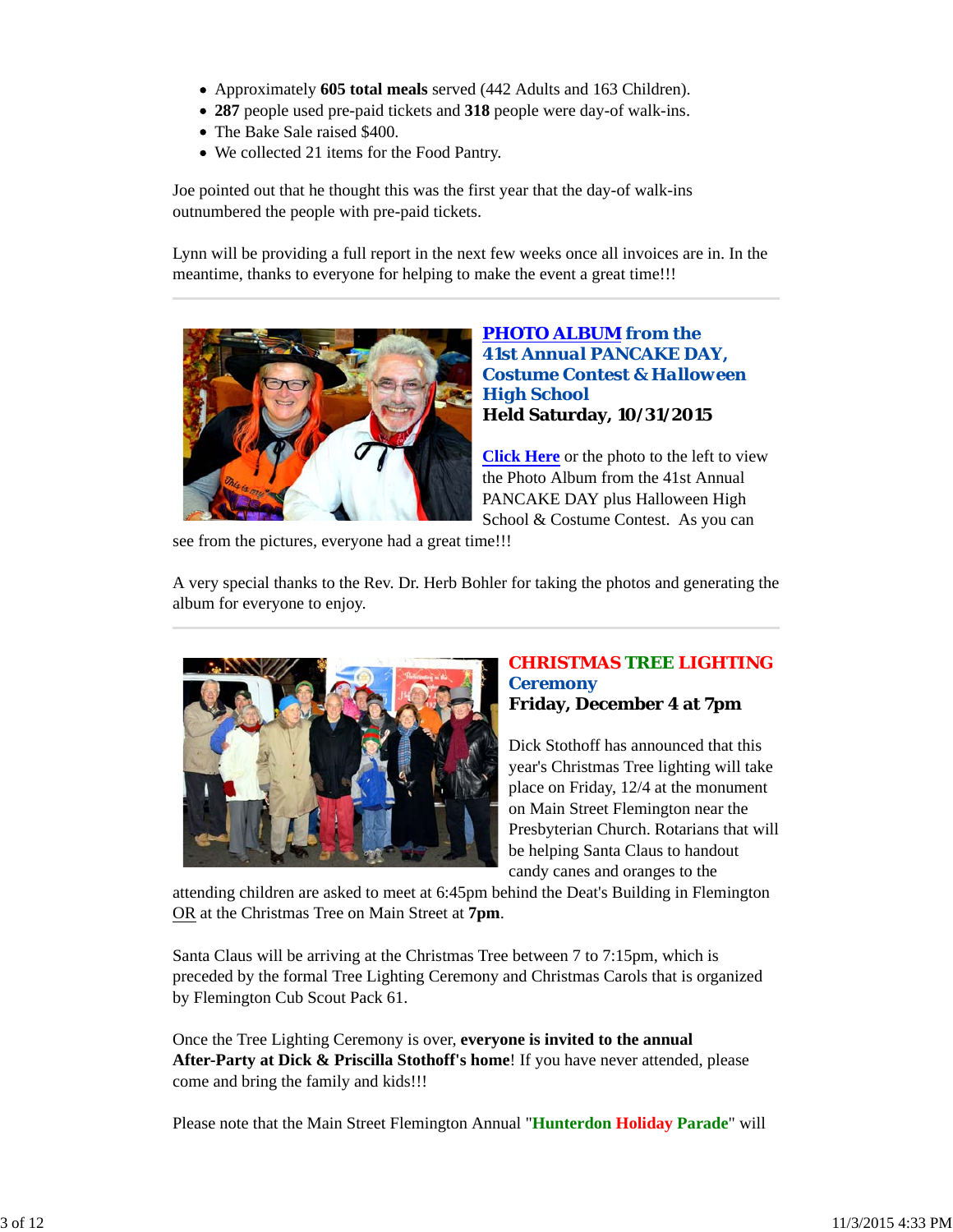be held on Sunday, 12/6 at 5pm.

A Little History of the Main Street Flemington Tree Lighting Ceremony:

The Christmas Tree Lighting ceremony is Flemington Rotary's oldest service project, which began in **December 1923**. This was just after the club first formed on October 3, 1923.

Back in the 1920's, it was very difficult for children to get some candy and fresh fruit to eat. These days, we can readily purchase these items at our local Supermarket, etc. So it was a VERY BIG deal for the children in attendance to get their huge Candy Cane and Fresh Orange. Flemington Rotary has been annually helping with this project ever since!



# *Flemington Rotary* **HOLIDAY COCKTAIL PARTY**

**Thursday, December 10** Time: To Be Determined **Caffe Cicchetti** 19 Stangl Road - Flemington, NJ

Please **Save the Date** for the upcoming Rotary Club of Flemington **Holiday Cocktail Party**. As discussed at the last few club meetings, we are changing from a sit down dinner party to a cocktail party with appetizers being served.

More details to follow once they are worked out. Once set,

we will generate an Evite invitation to email everyone.

The evening will be held at the new **Caffe Cicchetti** located on Stangl Road in Flemington, located next to Uncorked.

Rotarians attending are asked to bring a wrapped **Secret Santa gift** valued around \$12.



# *Please Bring an Unwrapped Gift to the Holiday Party for a Local Family in Need!!!*

**Flemington Rotary's SAC Holiday Gifts**

At the Rotary Holiday Party on Thurs, 12/10 (or at a

prior club meeting), Rotarians are asked to **voluntarily** bring an unwrapped gift (but a gift bag is appreciated!) to **supplement the Service Action Committee's (SAC) Holiday shopping**. Rotarians have always provided great support for this.

The types of items typically requested are:

\*Infant / Toddler learning toys. \*Family Fun Games (Monopoly, Scrabble, Catch Phrase, etc.).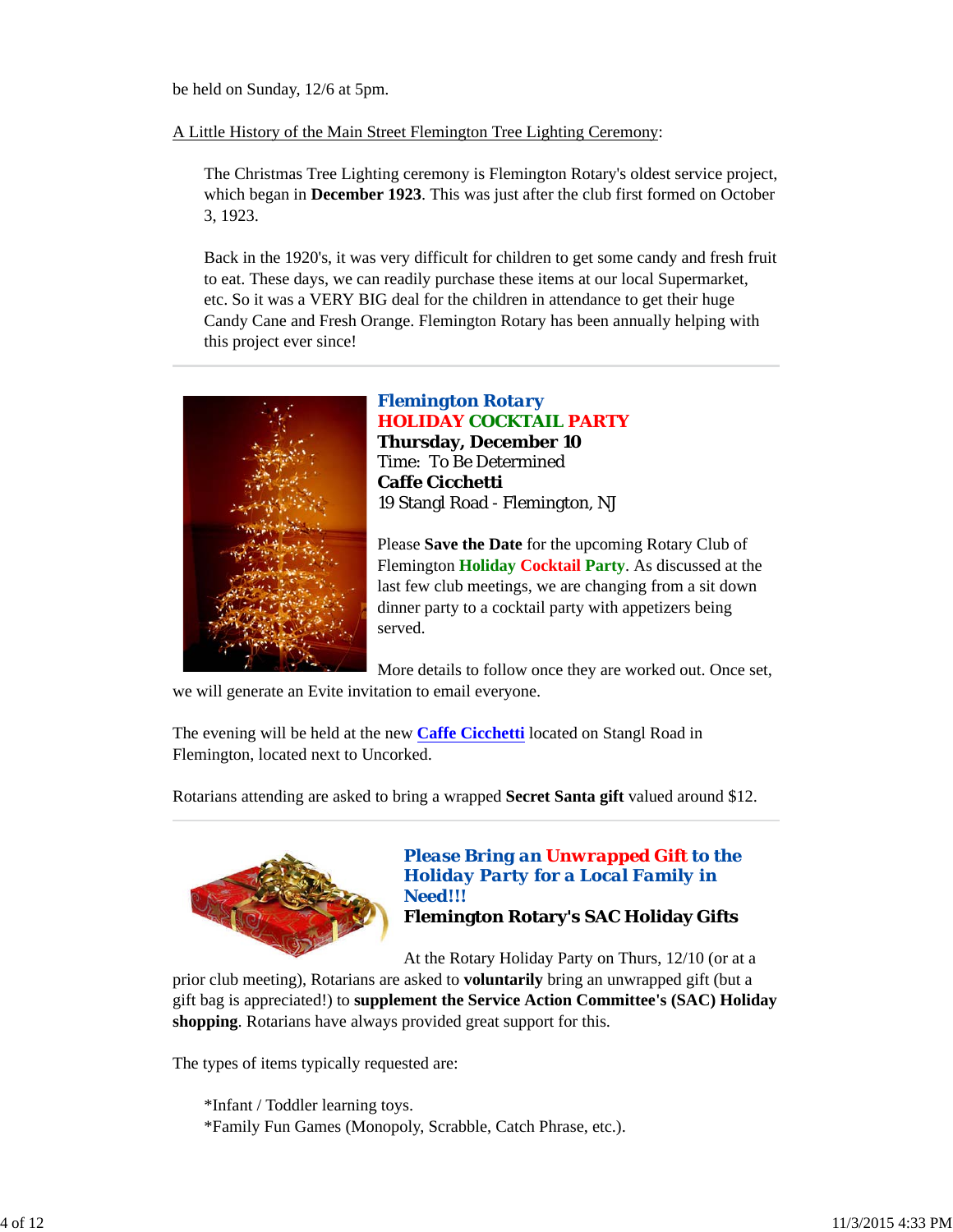\*Gloves, scarves, socks as stocking stuffers. \*Craft kits. \*Lego kits. \*Gift Cards: WalMart, i-Tunes, Kohl's, Burlington Coat Factory, Five Below.



# *The Flemington Rotary MEMBER DIRECTORY Is Updated on the Website*

We have come up with a new approach to keeping the **Flemington Rotary Club Directory** up to date. We will continue to print hard copies of the member directory as most club members prefer having a hard copy in their

hands. However, as soon as the hard copies are printed, we are soon faced with changes or updates that need to be made. This could be a new club member is added or a member changes their address, email or phone numbers, etc.

Therefore, we will now start keeping an updated Club Directory on the club website, located in the password protected "**Members Only**" page. To access this, simply goto **www.FlemingtonRotaryNJ.org** and click on "Members Only" in the upper left. The page is password protected. If you do not have the password, simply email us and request it.

Sandy Clark has just completed a full update of the Directory as found online. We request that all members view the online directory and respond to Sandy with any changes that need to be made. **Click Here** to generate an email to Sandy.

Once we have any feedback incorporated, printed hard copies will be able to be made.

After that, we will start keeping an **up-to-date** PDF copy of the Member Directory on the website. So if you are looking for the latest directory, check the website for the latest PDF copy of it.

A very special thanks to Sandy Clark for helping to come up with this "live" document approach to the online directory!



# *Rotary International* **Miles to End Polio Virtual Ride**

President Mick wanted you to see this email that he received from Rotary International.

Dear Rotary Club President:

We recently marked **one year without polio in Africa**. While this progress is momentous, we haven't finished the job of eradicating polio yet. Now, more than ever, we need to redouble our efforts to reach a polio-free world.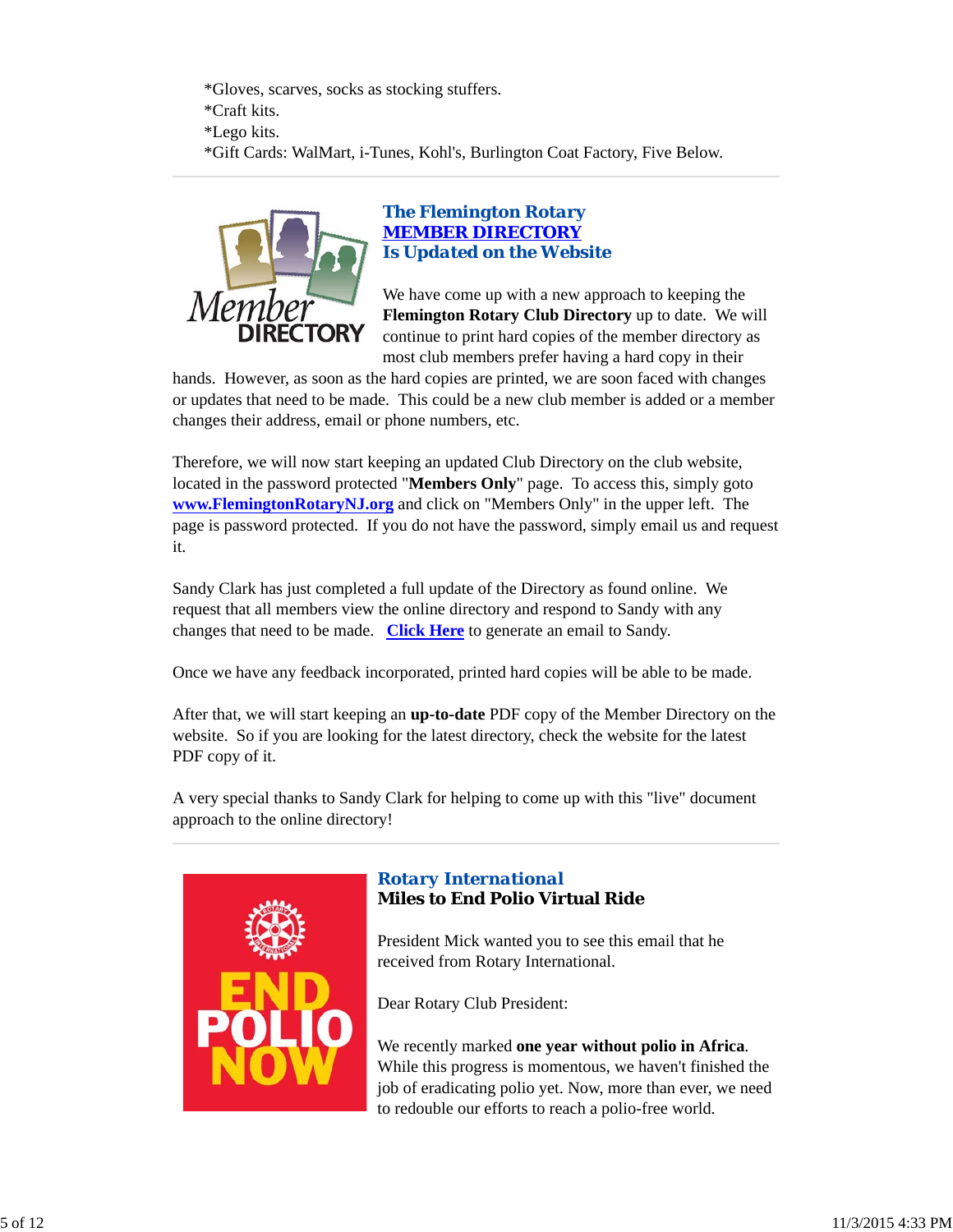On 21 November, a team of Rotary staff and I will join Rotary members from Arizona and around the world in **El Tour de Tucson** to raise funds for polio eradication. The 104-mile race, which attracts more than 9,000 cyclists a year, is one of the top cycling events in the United States. Our Miles to End Polio **fundraising goal is \$10 million**. You can read about each staff rider **HERE**.

Is your club looking for fundraiser to support polio eradication? Would you like you like to join the team? Take part in the Indoor Ride to End Polio! Ride a stationary bike at your local gym or at home any time from 14-21 November. More information can be found below. **REGISTER TODAY** or feel free to encourage fellow Rotarians to register or you could ride with us in Tucson.

Sincerely, John Hewko - RI General Secretary CC District Governors



# *SPEAKERS & PROGRAMS BEING SOUGHT*

President Mick is looking for some ideas for upcoming meeting programs and speakers. If you have any leads, please pass them onto Mick Schaible, who will follow-up to schedule the speaker.

**Click here** to generate an email directly to Mick.



As you know, the Rotary Club of Flemington is a member of the H.C. Chamber of Commerce. This enables all Rotarians the ability to attend a Chamber function as a "member". If someone asks you what your business is, you would explain that you are a member representing the Rotary Club of Flemington. **Click Here** to visit the Chamber website for a listing of upcoming events.



# *Hunterdon Chamber Internet Radio "THE ROTARY HOUR"* **Mondays from 10am to 11am**

PDG Megan Jones-Holt is the host of "The Rotary Hour" on the Hunterdon Chamber Internet Radio station and is looking for guests to have on the show.

If you are intersted, please get in touch with Megan at (908)894-4590 or **mjonesholt@gmail.com**.

**Click Here** to listen to the Hunterdon Chamber Internet Radio station from your PC, smart phone, mobile device, etc.



*FLEMINGTON BUSINESS IMPROVEMENT DISTRICT*

www.downtownflemington.com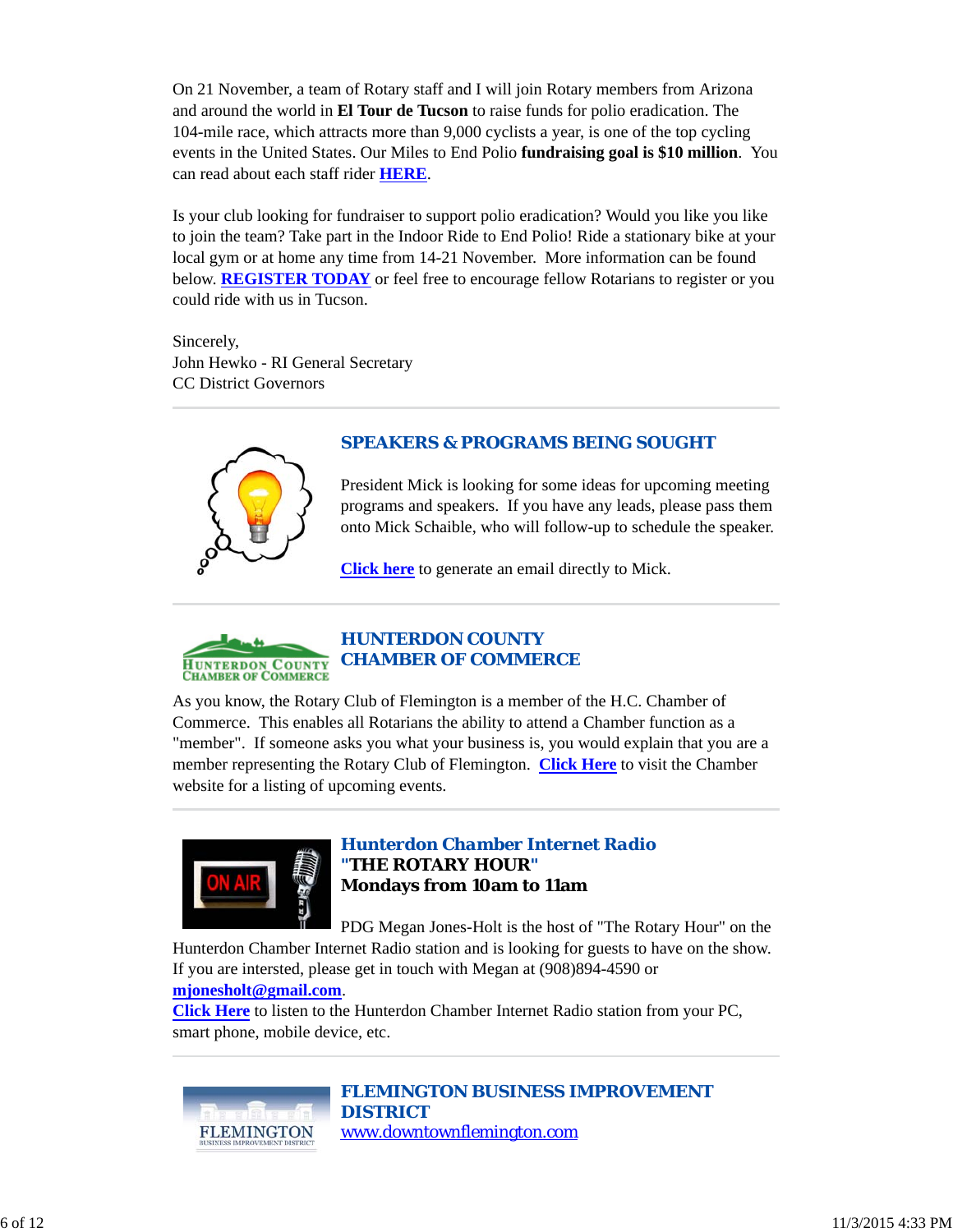If you would like to learn more about events and activities going on around Flemington, please **CLICK HERE** to visit the Flemington Business Improvement District (BID) website.

### *ROTARY DISTRICT 7510 NEWS*

**Click Here** to read the current news from our Rotary District 7510.

#### *SPEAKERS & PROGRAMS BEING SOUGHT*

We are always seeking new or creative ideas for upcoming meeting programs and speakers. If you have any leads, please pass them onto Mick Schaible. **Click here** to generate an email directly to Mick.

## *UPCOMING DATES TO NOTE*

#### **Summary of Upcoming Club Meeting Programs**:

Wed, 11/04: District Conference Wed, 11/11: HCRHS Program: Changing the Way We Teach Math video presentation (Projector & Screen Needed) Wed,  $11/18$ : Club Assembly with Club Budget Discussion (All members are requested to attend)

Wed, 11/25: TBA

Wed, 12/02: Heroin: by Karen Widico Wed, 12/09: Patti Ruby, Exec. Dir. of Hunterdon Land Trust Alliance: Land Preservation Wed, 12/16: **Madrigal Girls Chorus** from H.C.R.H.S. for festive singing Wed, 12/23: TBA Wed, 12/30: TBA

**Next RCOF Board Meeting**: Tues, 11/24/2015 at 6:00 PM. (Meetings held bi-monthly).

**Next Membership Meeting**: Wed, 11/4/2015 at 1:30 PM (Usually the 2<sup>nd</sup> Wed).

**Upcoming RCOF Club Events, Fundraisers, Fellowship Events, Etc**.: Fri, 12/04: **Christmas Tree Lighting Ceremony** (Main Street, Flemington) Sun, 12/06: **Hunterdon Holiday Parade** at **5pm** (Main Street, Flemington)

#### **Rotary District 7510 Events & Functions:**

Sat, 11/07: Rotary United Nations Day Wed, 2/24: President-Elect Training Seminar (PETS 1) - Bridgewater Marriott Hotel May 13-15: **District Conference** at the Inn at Pocono Manor

#### *COMMITTEE LIST:*

**Click Here** to download the listing of all current Club Committee's and its members.

*"MEMBERS ONLY" WEBSITE:*

**Click Here for the Members Only section of the website to find:**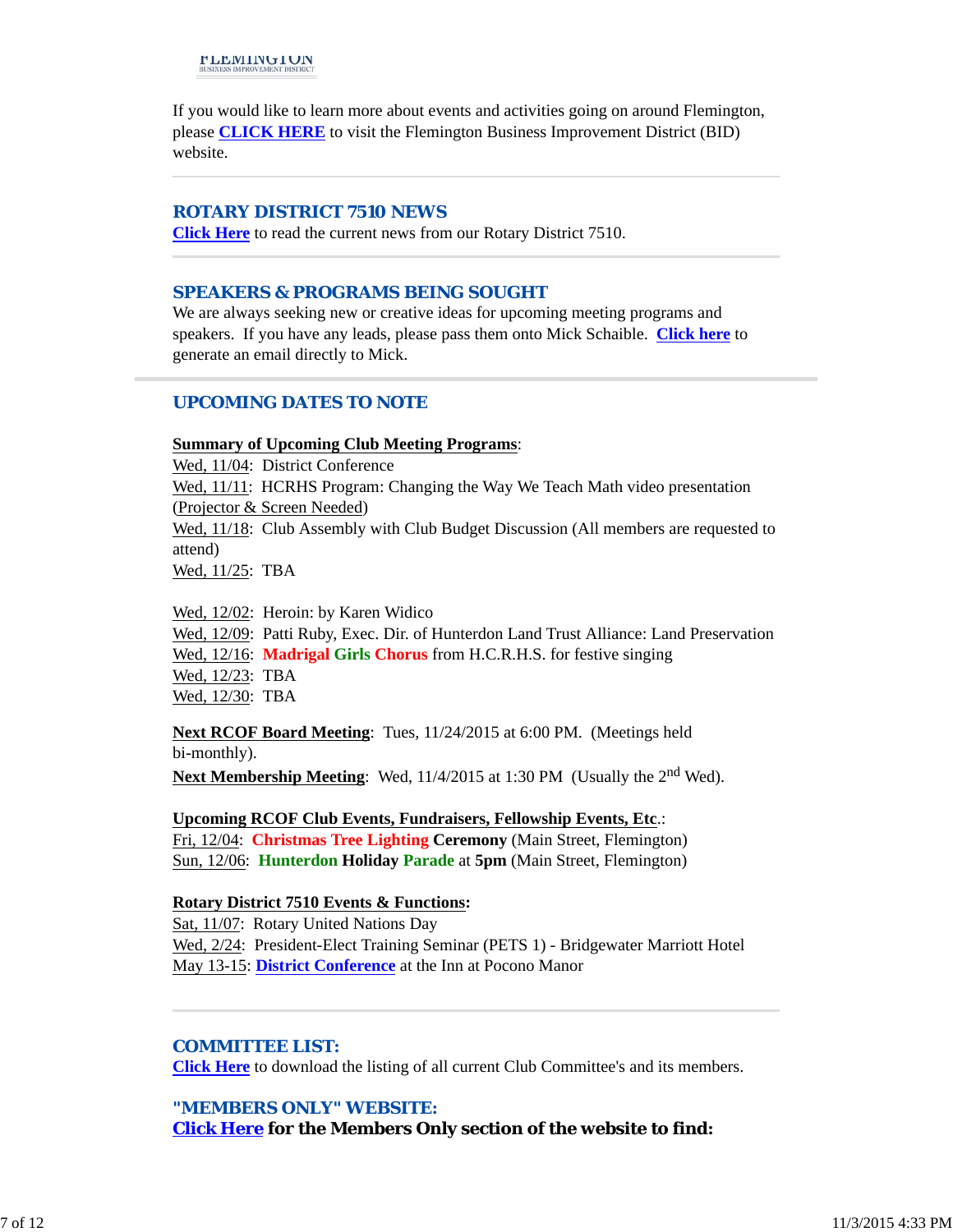- 1) The "Membership Proposal Form" to propose a new member.
- 2) New Member Information.
- 3) An Online Copy of the Club Membership Directory.
- 4) A Link to All Photos Albums of the Club.

#### *ROTARY WEBSITE LINKS:*

Rotary International: **www.Rotary.org** Rotary District 7510: **www.RotaryNJ.org**

### *NEARBY ROTARY CLUB MEETINGS:*

As A Rotarian, you are Welcome to attend a Rotary Club meeting anywhere in the world. Click here for the Rotary Club Locator App. Or see below for some local meetings:

#### Mondays

**Lambertville/New Hope** (6:30 pm) - Lambertville Station Restaurant; 11 Bridge Street, Lambertville NJ 08530

**Piscataway** (12:15 pm) - Radisson Hotel; 21 Kingsbridge Road, Piscataway, NJ 08854

#### Tuesdays

**Whitehouse** (12:15 pm) - Max's 22; 456 Route 22 West, Whitehouse Station, NJ 08889 **Princeton** (12:15 pm) - The Nassau Club; 6 Mercer Street, Princeton, NJ 08540 **Bridgewater-Bound Brook** (12:15 pm) - Arbor Glenn; 100 Monroe St, Bridgewater 08807

#### Wednesdays

**Branchburg Township** (7:30 am): Stoney Brook Grille; 1285 Route 28, North Branch, NJ 08876

**Flemington** (12:15pm): Copper Hill Country Club; 100 Copper Hill Road, Ringoes, NJ 08851

**Hillsborough Township** (6:15 pm): Pheasant's Landing; 311 Amwell Road (Rt. 514), Hillsborough, NJ 08844

#### Thursdays

**Clinton Sunrise** (7:30 am): Clinton Fire Department; New Street, Clinton, NJ 08809 **Somerville/Bridgewater** (12:15 pm): Bridgewater Manor; 1251 US Highway 202/206, Bridgewater, NJ 08807

**Trenton** (12:15 pm): Freddie's Tavern; 12 Railroad Avenue, West Trenton, NJ 08628

#### Fridays

**North Hunterdon** (12:15 pm): Beaver Brook County Club; 25 County Club Drive, Annandale, NJ 08801

**Princeton Corridor** (12:15pm): Hyatt Regency; 102 Carnegie Center, Rt. 1 North, Princeton, NJ 08540

#### eClub

**Rotary eClub of Hunterdon Horizon**: View website for meetings or online makeups.

RI President's Call for Action in **2015-2016**: **"Be A Gift To The World"**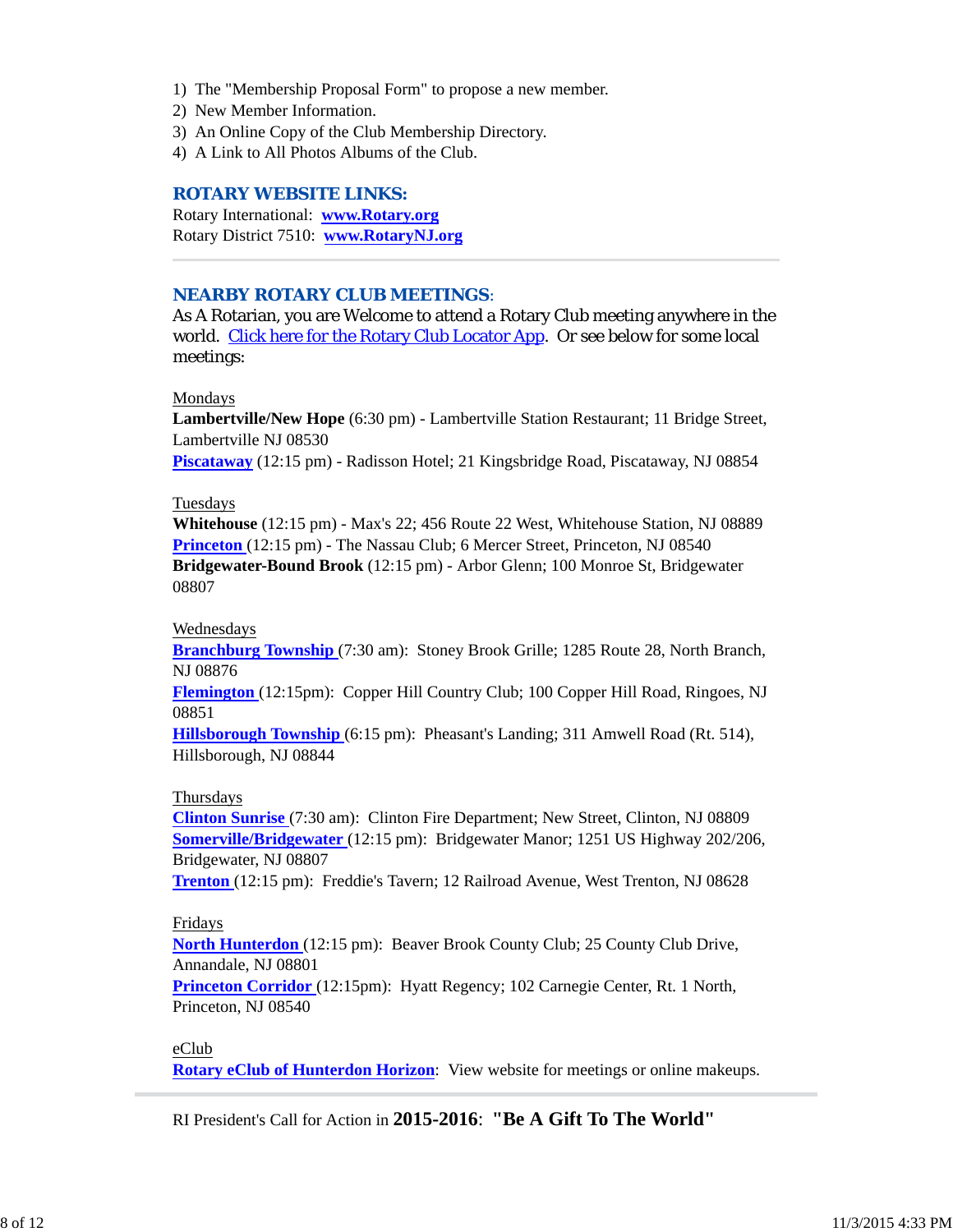# **Rotary Club of Flemington - Our 92nd Year**

| Club President                                             | <b>Mick Schaible</b>                         |  |
|------------------------------------------------------------|----------------------------------------------|--|
| President-Elect                                            | D.J. Wright                                  |  |
| Secretary                                                  | <b>Chris Steffner</b>                        |  |
| Treasurer, General                                         | <b>Bob Newland</b>                           |  |
| Treasurer, Lunch                                           | <b>Lynn Hyman</b> (immediate Past-President) |  |
| <b>Board Member</b>                                        | <b>Chris Kamnitsis</b>                       |  |
| <b>Board Member</b>                                        | <b>Joe Ziegler</b>                           |  |
| Sergeant-at-Arms                                           | <b>Jim Davidson</b>                          |  |
| R.I. President                                             | K.R. "Ravi" Ravindran (Sri Lanka)            |  |
| District Governor (DG)                                     | Hal Daume (Berkeley Heights, NJ)             |  |
| District Governor Elect (DGE)                              | <b>Charles Minton</b> (Union, NJ)            |  |
| District Governor Nomimee (DGN)                            | Bob Zeglarski (Roselle-Rosselle Park)        |  |
| <b>Assistant District Governor (ADG)</b>                   | <b>Albert Varga</b> (Lambertville-New Hope)  |  |
| Club Meetings: Wednesday 12:15 pm Conper Hill Country Club |                                              |  |

Founded October 3, 1923 \* Charter #1529 \* District 7510

dnesday, 12:15 pm, <u>Copper Hill Country Club</u> 100 Copper Hill Road, Ringoes 08551





Be a gift to the world

**MISSION STATEMENT:** The mission of Rotary International is to assist and guide Rotarians and Rotary clubs to accomplish the Object of Rotary to ensure Rotary's continuing relevance and to help build a better world, emphasizing service activities by individuals and groups that enhance the quality of life and human dignity, encouraging high ethical standards, and creating greater understanding among all people to advance the search for peace in the world.

*THE OBJECT OF ROTARY*: The object of Rotary is to encourage and foster the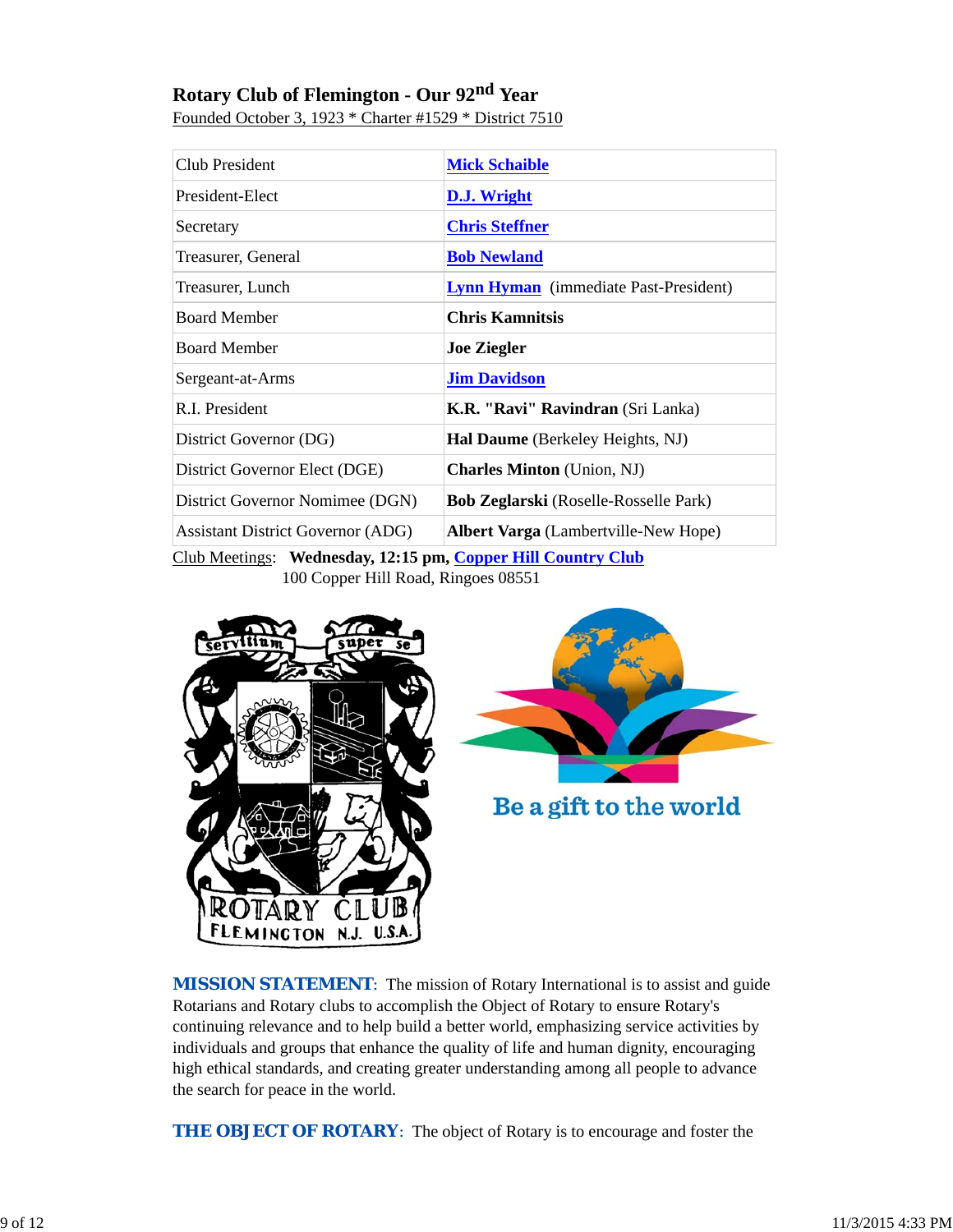ideal of service as a basis of worthy enterprise and, in particular, to encourage and foster:

**1st**: The development of acquaintance as an opportunity for service;

**2nd**: High ethical standards in business and professions, the recognition of the worthiness of all useful occupations, and the dignifying of each Rotarian's occupation as an opportunity to serve society;

**3rd**: The application of the ideal of service in each Rotarian's personal, business and community life;

**4th**: The advancement of international understanding, goodwill, and peace through a world fellowship of business and professional persons united in the ideal of service.

**THE 4-WAY TEST:** "Of the things we think, say or do:

**1st**: Is it the Truth?

2<sup>nd</sup>: Is it Fair to all concerned?

**3rd**: Will it build goodwill and better friendships?

**4th**: Will it be beneficial to all concerned?"

### *ROTARY's AVENUE'S OF SERVICE*:

**1)** Through **Club Service**, we have fun, build lasting friendships, and make sure that our club runs well.

**2)** Through **Vocational Service**, we volunteer our professional skills to serve others and promote integrity in everything we do.

**3)** Through **Community Service**, we address local needs and work with our community to bring lasting improvements.

**4)** Through **International Service**, we meet humanitarian needs around the globe and promote world understanding and peace.

**5)** Through **Youth Service**, we work with young people to help them become the next generation of leaders, visionaries, and peacemakers.

# **2015-2016 CLUB MEMBER ROSTER Rotary Club of Flemington, NJ**

Current Number of Members: 42

| <b>Rotarian</b>                  | <b>Member Since</b> | <b>Classification</b>           |
|----------------------------------|---------------------|---------------------------------|
| Black, Bruce B.                  | 2007                | <b>Health and Fitness</b>       |
| Bohler, Herbert C. (Herb)        | 1977                | <b>Specialty Advertising</b>    |
| <b>Campbell, Jennifer</b>        | 2015                | <b>General Practice</b>         |
| Chittenden, Robert L. (Bob)      | 2003                | M.E.F.P. Consulting Engineering |
| Clark, Arthur L. (Sandy)         | 1987                | Printing                        |
| Davidson, James G. (Jim)         | 2002                | <b>Rubber Products</b>          |
| Erskine, John                    | 2014                | Youth Development               |
| Ferrari, Frederick J. (Fred)     | 1964                | Orthodontia                     |
| Fisher, Charles H. (Charlie)     | 1961                | <b>Funeral Services</b>         |
| Fisher, Thomas H. (Tom)          | 2012                | Property & Casualty Insurance   |
| <b>Harkness, David W. (Dave)</b> | 2015                | <b>Hospital Affairs</b>         |
| Harrison, Jeffrey (Jeff)         | 1996                | Psychotherapy                   |
| Hyman, Lynn                      | 2010                | Retail Banking                  |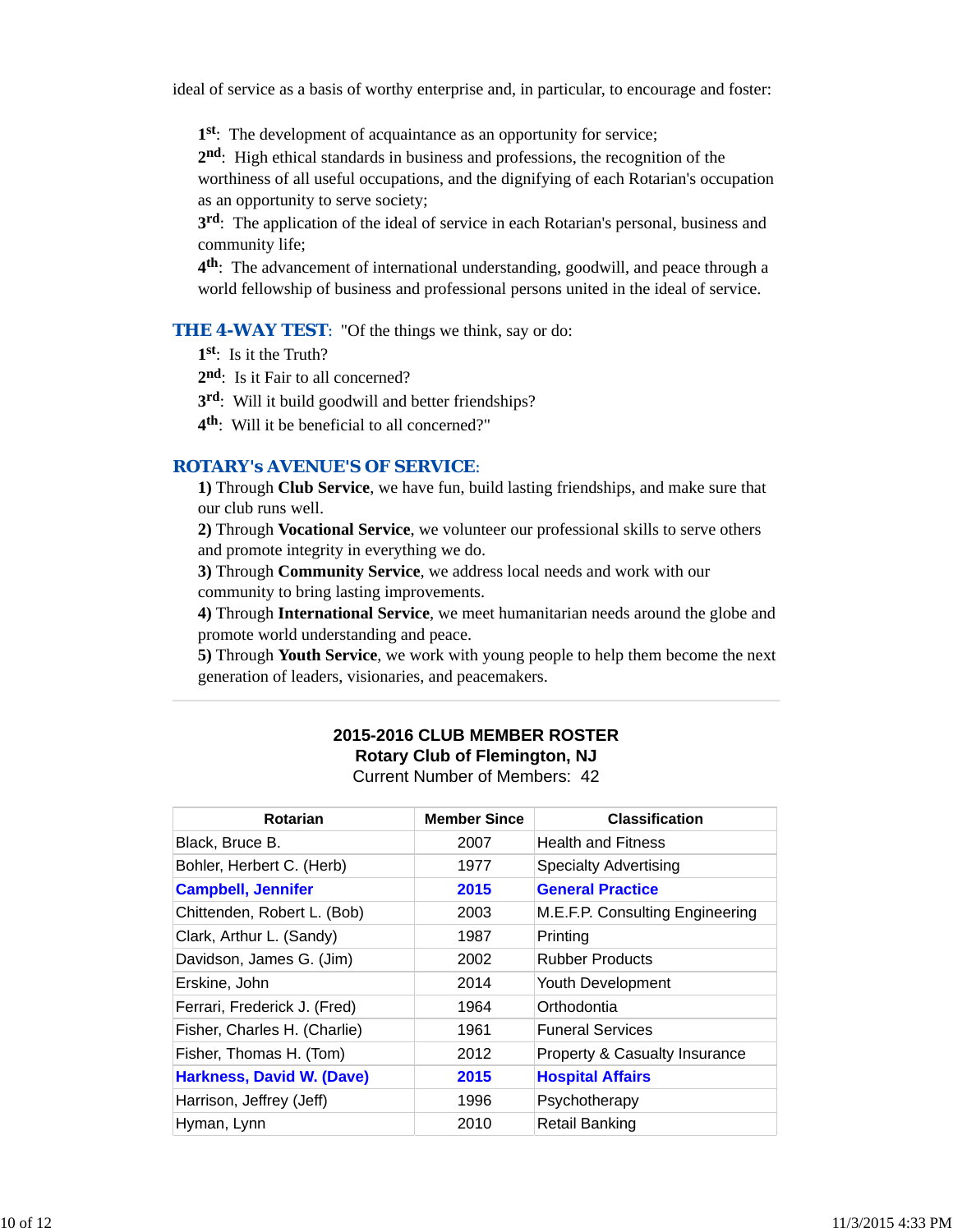| Kamnitsis, Christopher P. (Chris) | 2001 | <b>Financial Planning</b>      |
|-----------------------------------|------|--------------------------------|
| Kavanagh, Michele                 | 2013 | <b>Community Banking</b>       |
| Liebross, Ira                     | 1997 | <b>Family Medicine</b>         |
| Loew, Darren                      | 2002 | Orthodontics                   |
| Martin, Teresa (Terry)            | 1993 | Solid Waste/Recycling          |
| Mazujian, Harry                   | 2004 | Clergy                         |
| McWilliams, Nancy                 | 1992 | Psychotherapy                  |
| Metz, Kim                         | 2007 | <b>Technical Education</b>     |
| Muller, George D.                 | 1964 | <b>Cut Glass Manufacturing</b> |
| Nastasi, William (Bill)           | 1996 | <b>General Contracting</b>     |
| Newland, Robert D. (Bob)          | 1998 | Insurance                      |
| Ownes, Terry M.                   | 1987 | <b>Floor Covering</b>          |
| Phelan, Christopher J. (Chris)    | 2009 | <b>Chamber Of Commerce</b>     |
| Randolph, R. Wayne                | 1982 | Veterinary Medicine            |
| Reinbacher, Otto A.               | 1997 | Clergy                         |
| Rogow, Stephen S. (Steve)         | 1973 | Orthodontics                   |
| Schaible, R. Michael (Mick)       | 1998 | <b>Appraisal Services</b>      |
| Skowronek, Kenneth J. (Ken)       | 1994 | <b>Family Law</b>              |
| Sollner, Richard F. (Dick)        | 1962 | Air Transportation             |
| Steffner, Christina (Chris)       | 2014 | Education                      |
| Stothoff, Richard H. (Dick)       | 1966 | <b>Sanitary Engineering</b>    |
| Weinstein, Theodore H. (Ted)      | 1994 | <b>Pulmonary Medicine</b>      |
| Widico, Karen A.                  | 1997 | <b>Public Health Services</b>  |
| Williams, Gwen                    | 1991 | Purchasing/Manufacturing       |
| Wise, Robert (Bob)                | 1992 | <b>Hospital Administration</b> |
| Woske, Harry                      | 1977 | Cardiology                     |
| Wright, Daniel J. (D.J.)          | 2003 | <b>Funeral Services</b>        |
| Ziegler, Joseph E. (Joe)          | 1988 | <b>Investment Advisor</b>      |
| Zullo, John J. (Johnnie)          | 1987 | <b>Chemical Engineering</b>    |

Yours in Rotary Service! Bob Chittenden

**Rotary Club of Fleminton, NJ** PO Box 751 - Flemington, NJ 08822 www.FlemingtonRotaryNJ.org

Providing "Service Above Self" Since 1923



#### **Forward this email**

SafeUnsubscribe

This email was sent to bchittenden@jarengineering.com by bchittenden@jarengineering.com | Update Profile/Email Address | Rapid removal with SafeUnsubscribe™ | About our service provider.